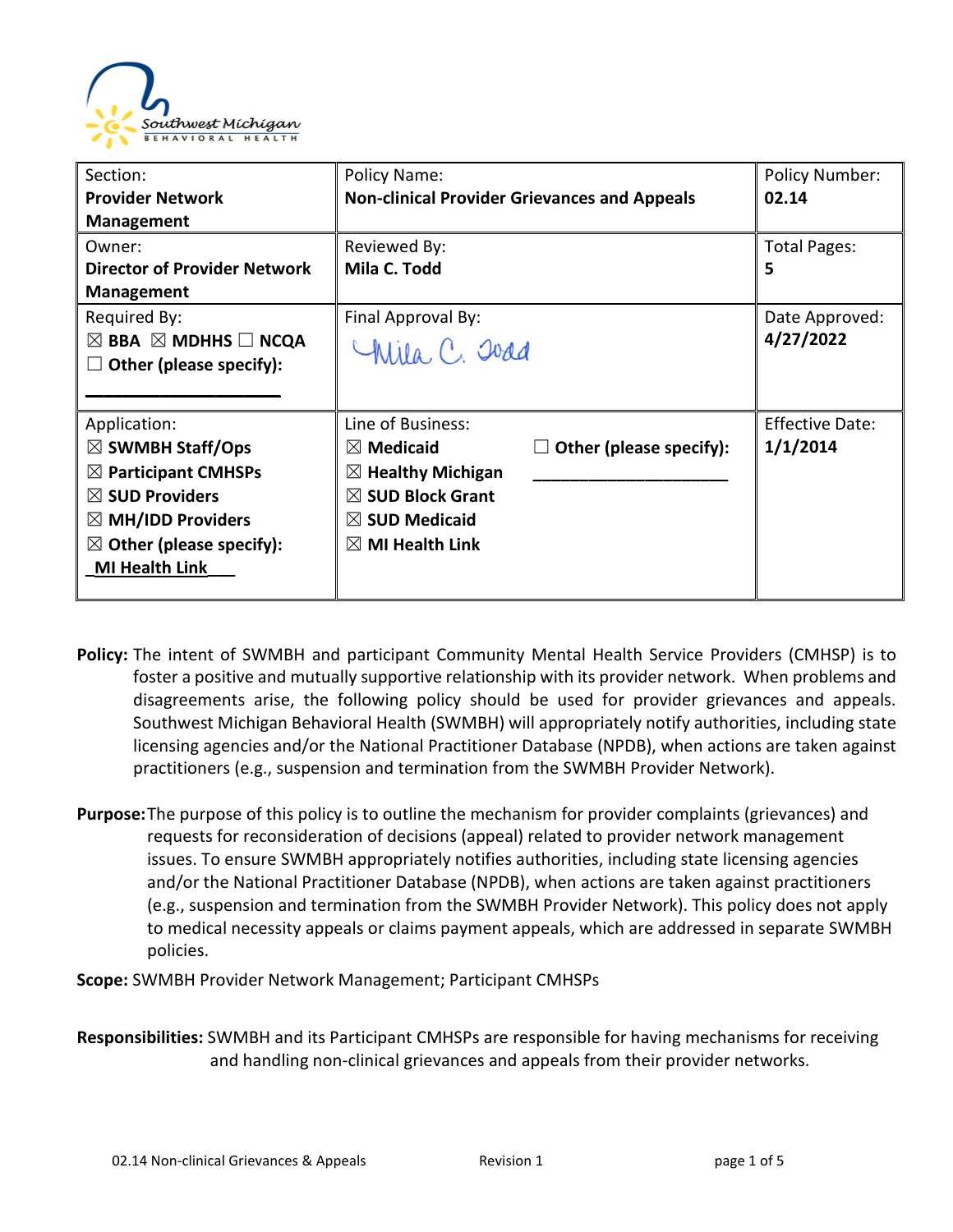

#### **Definitions:**

## A. **Appeal**

A formal process which is established so that providers may request reconsideration of an action or decision that has been made by the PIHP or contracting CMHSP.

#### B. **Grievance**

An expression of dissatisfaction by a provider or customer regarding a perceived inequitable issue, aspects of interpersonal relation or other related issues.

#### **Standards and Guidelines:**

### A. General Standards and Application

- 1. The provider grievance and appeals process applies to including, but not limited to:
	- a. Suspension or termination of a provider with cause.
	- b. Denial, restriction, or reduction of credentialing privileges.
	- c. Contract compliance issues resulting in a sanction.
	- d. Material breaches highlighted in the contract.
	- e. Results reported through provider monitoring reviews.
	- f. Other issues related to quality of care or contract compliance.
- 2. An appeal of contract termination shall have no effect on the immediate termination of the contract and services under contract. The termination will remain in effect until the appeal process is completed, and will be rescinded only if the termination in not upheld on appeal.
- 3. The right to appeal will be included in each provider agreement and referenced by policy.
- 4. When SWMBH or its participant CMHs take action against a practitioner for quality reasons (contract termination for quality concerns, or denial, restriction, or reduction of credentialing privileges for quality concerns may include, but are not limited to: evidence of substandard treatment rendered to customers, customer complaints or grievances related to quality concerns, and malpractice judgments/settlements related to quality concerns), SWMBH or the CMH will provide written notification to the provider of the review action, reasons for the action, and a summary of the appeal rights and process.
- 5. All provider appeals must be received, in writing, within 30 days of notification of the action that is being appealed. Supporting documents, written statements, and other documentation that support the appeal may accompany the appeal request.
- B. SWMBH Process for Practitioner Appeals regarding Quality Concerns
	- 1. First Level Appeal. A SWMBH leader who was not involved in the initial action and who is familiar with the subject matter, and an appropriately trained and licensed practitioner in a practice similar to that of the affected practitioner, but not in direct competition with the practitioner, will participate in the review of the appeal. A determination will be made in writing within 30 days of receipt of the appeal, and will explain the facts upon which the determination was made.
	- 2. Second Level Appeal. If the appeal was denied, the appeal may be reviewed at a second level. The provider may request the second level appeal up to 30 days after receipt of the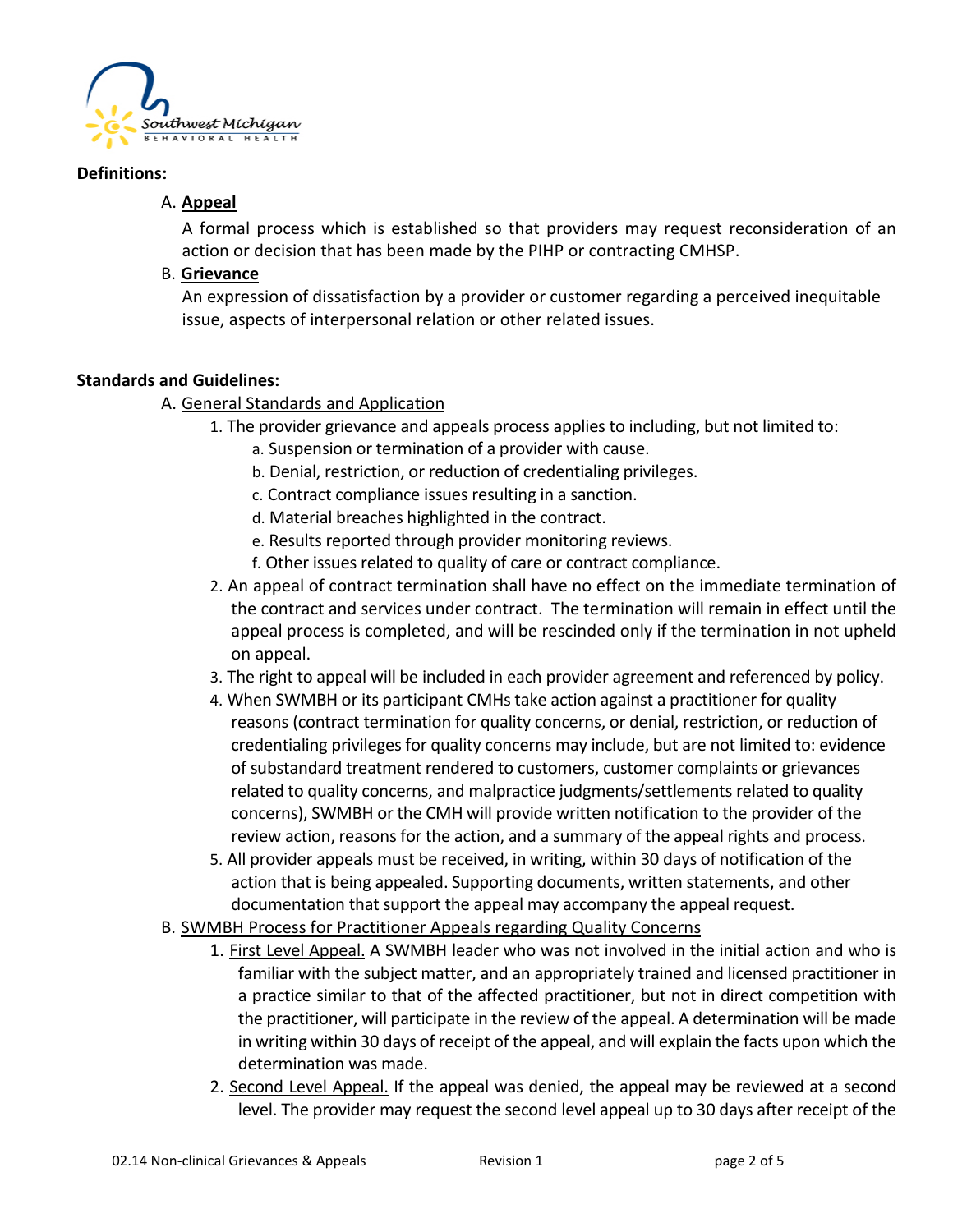

determination of the first level appeal. A SWMBH leader who was not involved in the initial action and who is familiar with the subject matter, and an appropriately trained and licensed practitioner in a practice similar to that of the affected practitioner, but not in direct competition with the practitioner, will participate in the review of the appeal.

- 3. Practitioners may be represented by an attorney or another person of their choice at the Second Level Appeal. The appeal will be heard and reviewed by the assigned appeal committee. A Second Level Appeal hearing will occur within 60 days of the request date.
- 4. A written disposition of the Level Two Appeal, containing the specific reason(s) for the decision and will explain the facts upon which the determination was made, will be provided to the provider within 60 days of the Second Level Appeal hearing. After this time the matter will be considered closed.
- 5. When all appeal processes have been exhausted, the SWMBH Director of Provider Network will report any practitioner suspensions lasting greater than 30 days, and any practitioner terminations, to any agencies that delegate credentialing to SWMBH, and to MDHHS and the NPDB, within 15 days of the final determination.
- C. SWMBH Process for All other Provider Appeals
	- 1. First Level Appeal. A SWMBH leader who was not involved in the initial action and who is familiar with the subject matter will review the appeal. A determination will be made in writing within 30 days of receipt of the appeal, and will explain the facts upon which the determination was made.
	- 2. Second Level Appeal. If the appeal was denied, the appeal may be reviewed at a second level. The provider may request the second level appeal up to 30 days after receipt of the determination of the first level appeal. A SWMBH leader who was not involved in the initial action and who is familiar with the subject matter will review the appeal.
	- 3. A written disposition of the Level Two Appeal, containing the specific reason(s) for the decision and will explain the facts upon which the determination was made, will be provided to the provider within 60 days of receipt of the Second Level Appeal. After this time the matter will be considered closed.
- D. Role of Participant CMHSP
	- 1. The Participant CMHSP is required to have a local Provider grievance and appeal policy that comports with the Participant Sub-Contract and Medicaid regulations. The right to appeal will be included in each provider agreement, and the CMHSP will make its policy and procedure for provider appeals available to each of its contracted providers through posting on a public website or email/mail distribution (minimally of annually or when changes are made). The procedures will include:
		- a. Time frames for submitting grievances and appeals
		- b. Documentation requirements
		- c. At least two successive levels for review of grievances and appeals by the participant CMHSP
		- d. Individuals responsible for review, decisions, and responses to grievances and appeals.
		- e. Timeframes for responding to grievance and appeals.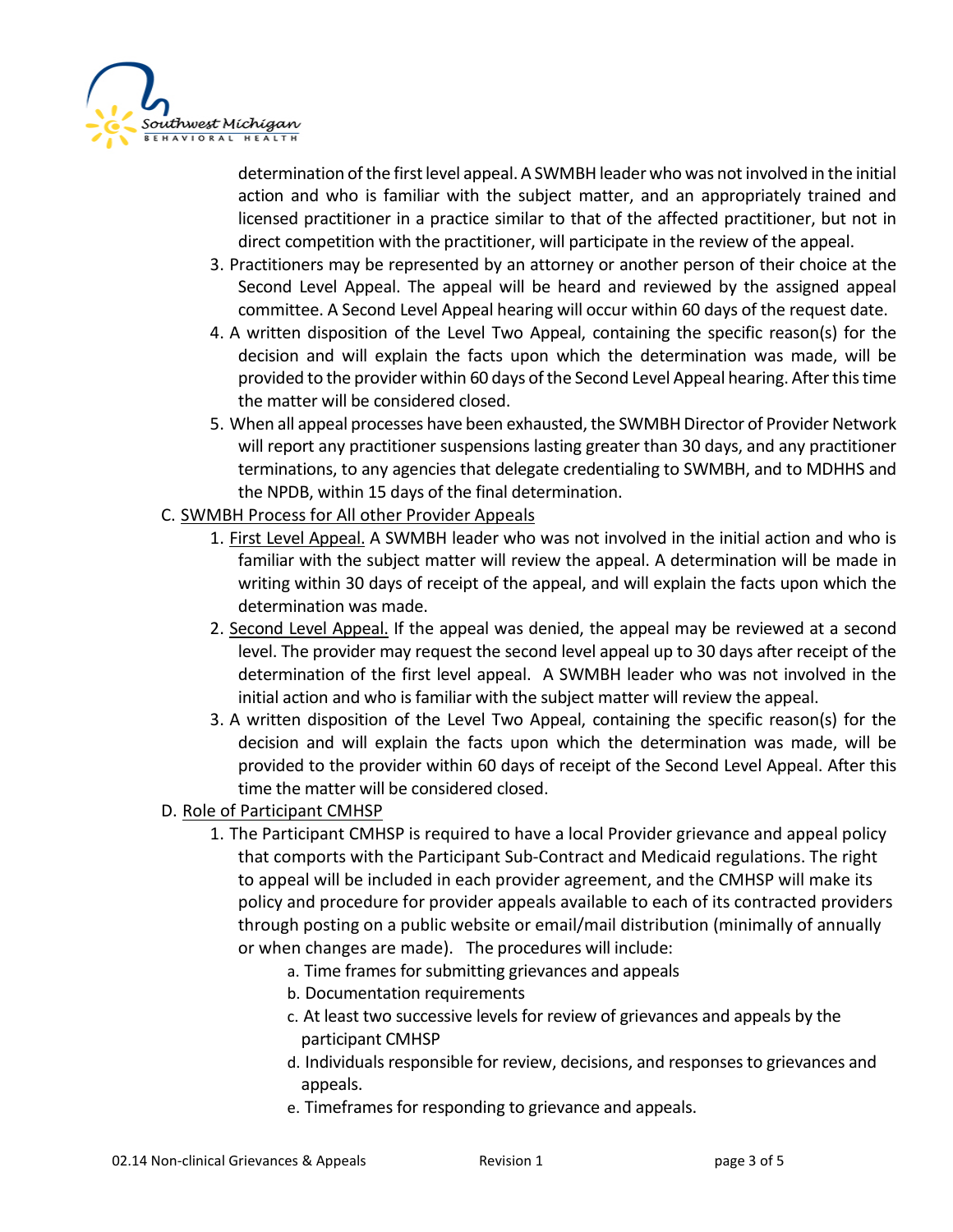

#### **References:**

- A. MDHHS/PIHP Contract, Schedule A, Section 1(E)(1)(b)
- B. MDHHS Provider Credentialing Policy, [Policies & Practice Guidelines \(michigan.gov\)](https://www.michigan.gov/mdhhs/keep-mi-healthy/mentalhealth/mentalhealth/practiceguidelines)

**Attachments:** None